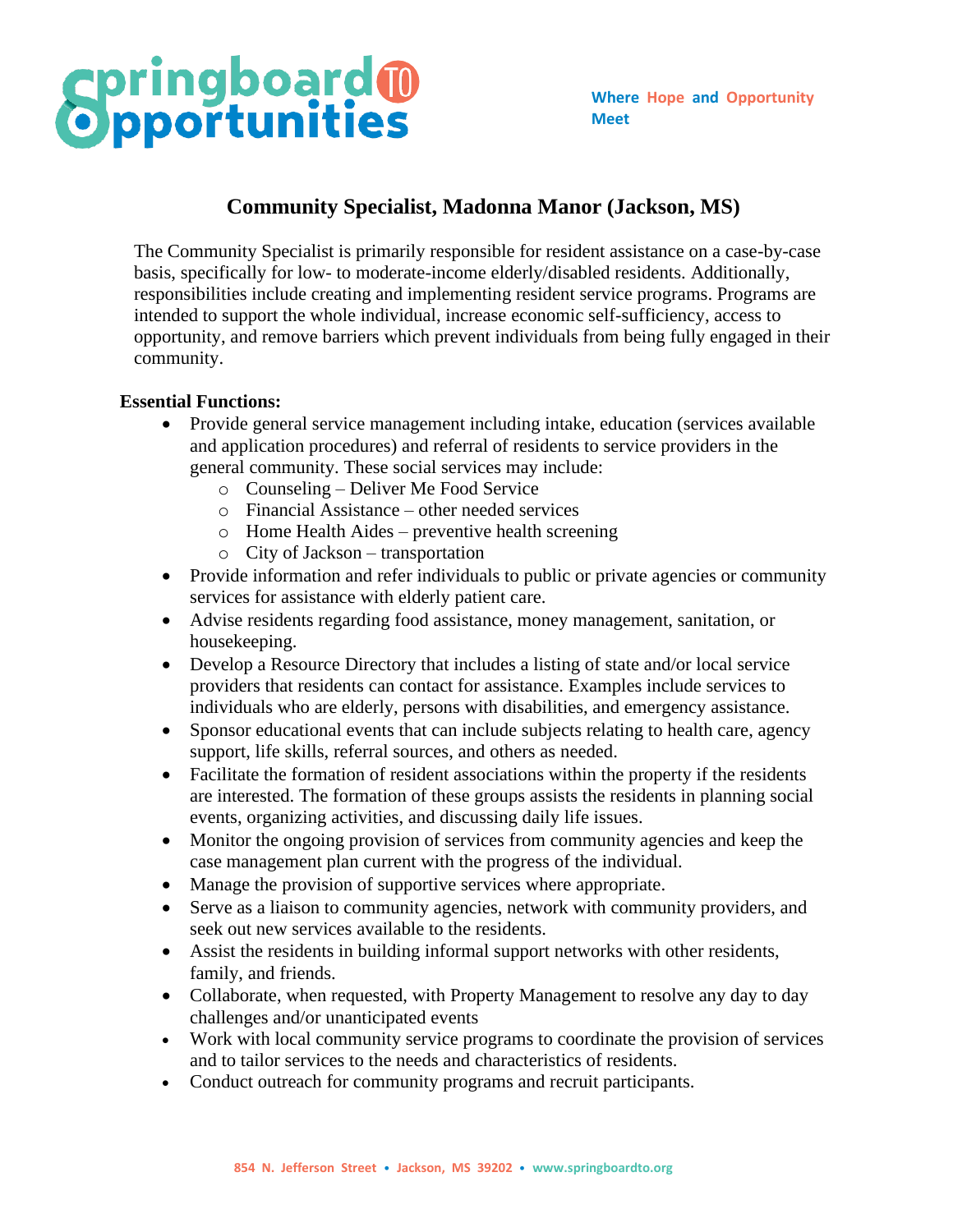# **Springboard<sup>®</sup>**

- Provides general or limited case management (i.e., evaluation of social, psychological, and physical needs and the development of a service plan) for a resident when such service is not being provided by the larger service community.
- Utilize evaluation and feedback tools and strategies to ensure programs are meeting resident needs; adapt programming as needs.
- Track data as required and work with staff on grant applications and program reporting.

### **Qualifications:**

- Bachelor's degree in Social Work or degree in Gerontology, Psychology or Counseling or equivalent professional experience is preferred.
- Trained in the aging process, elder services, disability services, drug, alcohol and medication abuse and mental health issues.
- Knowledge and experience in practice areas such as community organizing, civic engagement, community revitalization, strengthening partnerships.
- Demonstrated ability to work in an environment with independent decision making and flexible scheduling.
- Successful community specialists are great networkers with an understanding of civic engagement.
- General familiarity with the Greater Jackson Area and state of Mississippi; knowledge and expertise working with low income families.
- Knowledge of eligibility for and applications procedures of federal and state entitlement programs.
- Candidate must possess experience with working with diverse populations, case management and record keeping skills, as well as knowledge of local and state resources.
- Excellent writing, editing, analytical, organizational, and oral communication skills. Ability to collect, review, synthesize, disseminate and present information and findings to broad and diverse audiences.

#### **Requirements:**

- Self-directed with ability to translate concept into action and effectively communicate conceptual program framework to management, residents, and community partners.
- Excellent planning and project management and analytical skills.
- Must demonstrate a high degree of initiative and be productive and results-oriented.
- Demonstrate skills in facilitation, relationship building, and collaborative planning.
- Show knowledge, sensitivity, flexibility, and poise to work with and support individuals/ organizations from diverse cultural, social, and ethnic background.
- Strong team orientation and relationship building skills.
- Ability and willingness to travel.